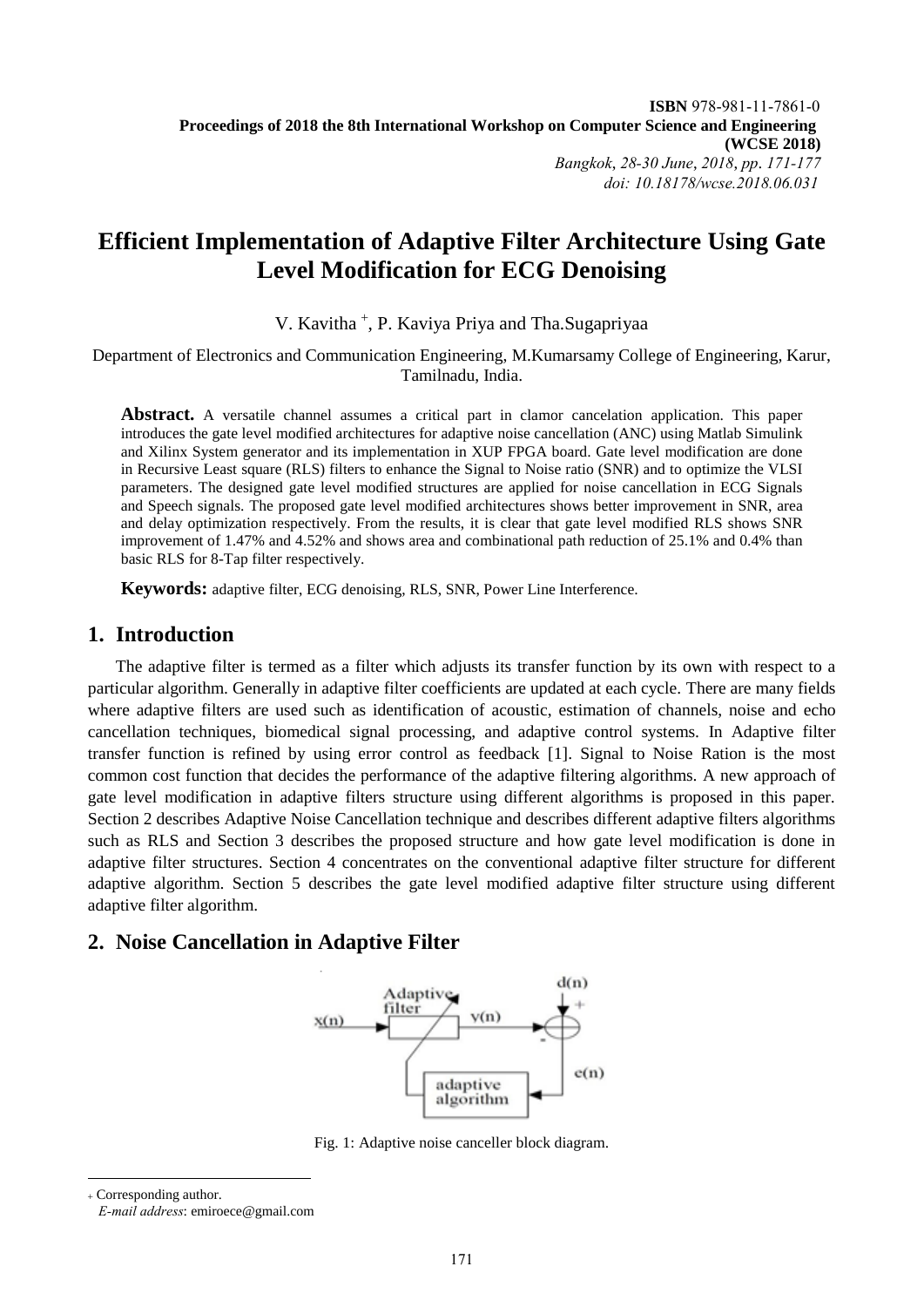As shown in the Fig. 1, an Adaptive filter structure (ANC) has two inputs such as primary and subprimary input. The main role of primary input signal is to receive the signal from signal sources but the primary signal is naturally corrupted with noise.

### **RLS Algorithm**

Recursive Least Square (RLS) algorithm is a widely used adaptive technique because of its fast convergence rate than other algorithms like LMS, NLMS [2]. At every iteration, the solution of new samples of the incoming signals is computed in recursive form [3]. RLS filter outperforms LMS filter by the factors such as fast convergence, utility of past available information in computation and no approximations in the algorithm.

Step 1: Weight Initialization  $w(0) = 0$ 

Step 2: Inverse Correlation Matrix Initialization  $P(0) = δ-1IM$ 

Step 3: Compute Gain Vector  $\pi(m+1) = P(m)u(m+1)$ 

 $k(m+1) = \pi(m+1)/\lambda + ut(m+1)\pi(m+1)$ 

Step 4: Compute Error Estimate  $e(m+1) = d(m+1)-wt(m)u(m+1)$ 

Step 5: Compute Inverse Correlation Matrix  $P(m+1)=\lambda-1p(m)-\lambda-1k(m+1)u(m+1)P(m)$ 

Step 6: Coefficients Updation  $w(m+1)=w(m)+k(m+1)e(m+1)$  where  $\lambda$  is forgetting factor.

# **3. Gate Level Modification**

Proposed architecture is the gate level modified implementation of adaptive filter. The gate level modification is implemented using modified EX-OR gate [4].The gate level modified half adder circuit is implemented using modified EX- OR gate is shown in Fig. 2. The total number of gates is reduced in the modified gate level representation of the EX-OR which implies in the reduction of Area and Delay [5] .



Fig. 2: Gate level modification for Half Adder circuit with modified EX-OR gate.

 $Sum = ((A|B) & (A \& B)))$ ; Carry = A&B

This modified EX-OR gate is used for different Adaptive filter structure for designing gate level modified Architecture of RLS, AFFINE and KALMAN filters [4]. Initially gate level modification is done only in adder block of FIR part and gate level modification is done in adder block in both FIR part and Weight Updation part of the Adaptive filter. This gate level modified structure shows good result in SNR value, Area reduction and Combinational path reduction.

## **4. Conventional Adaptive Filters Design**

### **4.1. ECG Signal Denoising**

The outline is tried for commotion cancelation of ECG flag. ECG motion with the Power Line Interference (PLI) commotion is taken as the reference wanted flag for the reproduction [6], [7].The electrical cable obstruction (PLI) commotion which is 50 Hz sinusoidal wave is given as reference contribution to the channel [8]. At that point the denoised ECG flag is obtained by subtracting the channel yield from the coveted information. The input ECG signal is taken from MIT-BIH database (105.dat). The first 4000 samples are taken to the process and simulated in Matlab. Then this signal is used in Matlab Simulink by using signal from workspace block. The electrical cable obstruction (PLI) commotion which is 50 Hz sinusoidal wave, produced in Matlab and it is given as reference contribution to the channel utilizing signal from workspace square[9], [10].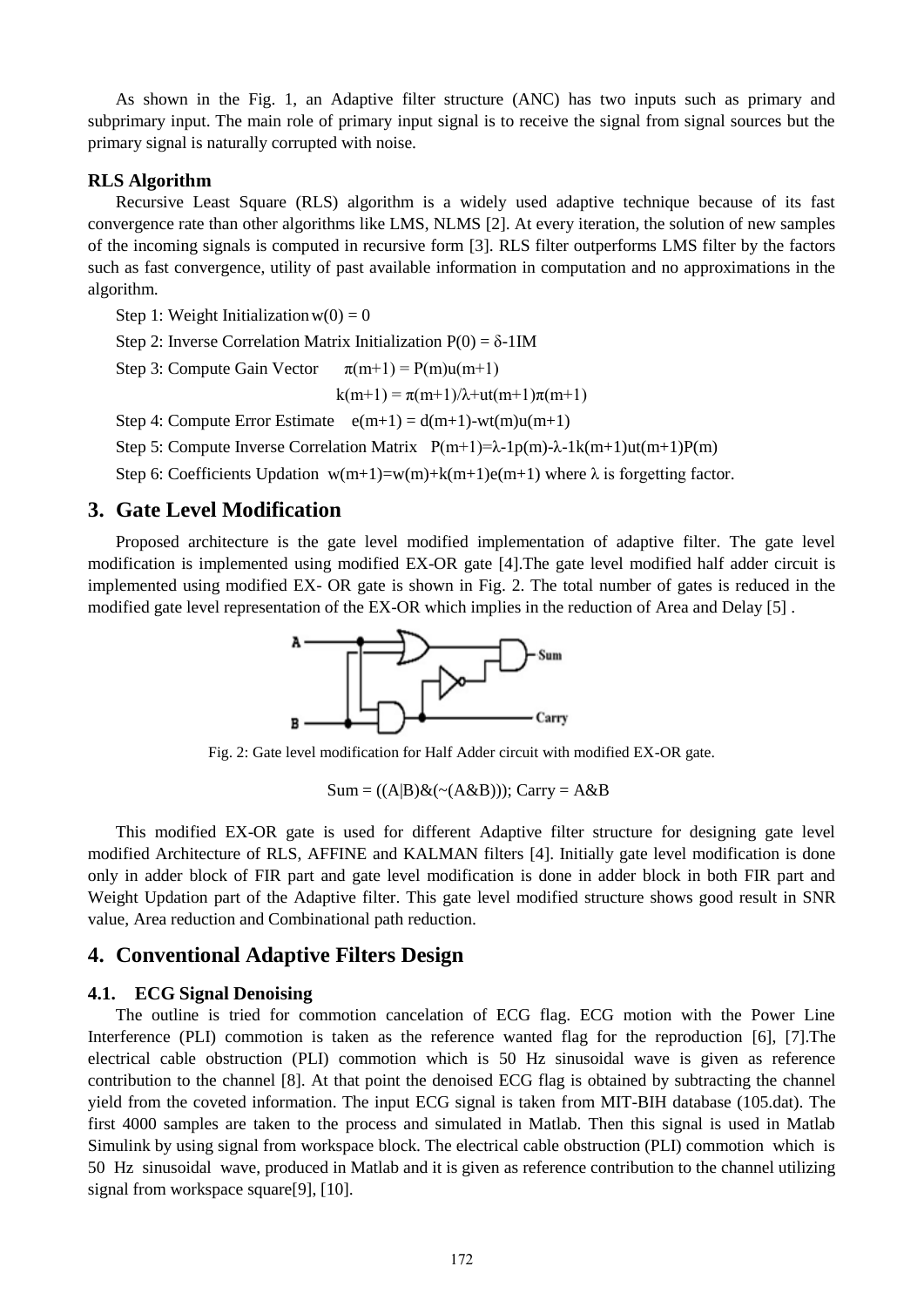

Fig. 3: Matlab simulink model for conventional 8-tap RLS filter.



Fig. 4: Xilinx system generator model for conventional 8-tap RLS filter.

As shown in Fig. 3, the simulation of the Conventional 8- tap RLS filter for denoising ECG signal is carried out with the following parameters: Filter order N=8, forgetting factor  $\lambda=1$  positive constant, δ=1,p= 4000. As shown in Fig. 4, the simulation of the conventional 8- tap RLS filter in sysgen for denoising ECG signal is carried out with the following parameters: Filter order N=8, step size  $\mu$ = 0.2 and samples= 4000.







Fig. 6: Clamor cancelation output of ECG signal using conventional 8-tap RLS filter is sysgen.

In the Fig. 5 and Fig. 6, the main subplot demonstrates the information ECG signal (Rec.No.105), the second subplot demonstrates the PLI clamor, the third subplot demonstrates the debased ECG, the fourth subplot demonstrates the denoised ECG flag got utilizing traditional8-tap RLS versatile channels in Simulink and Sysgen.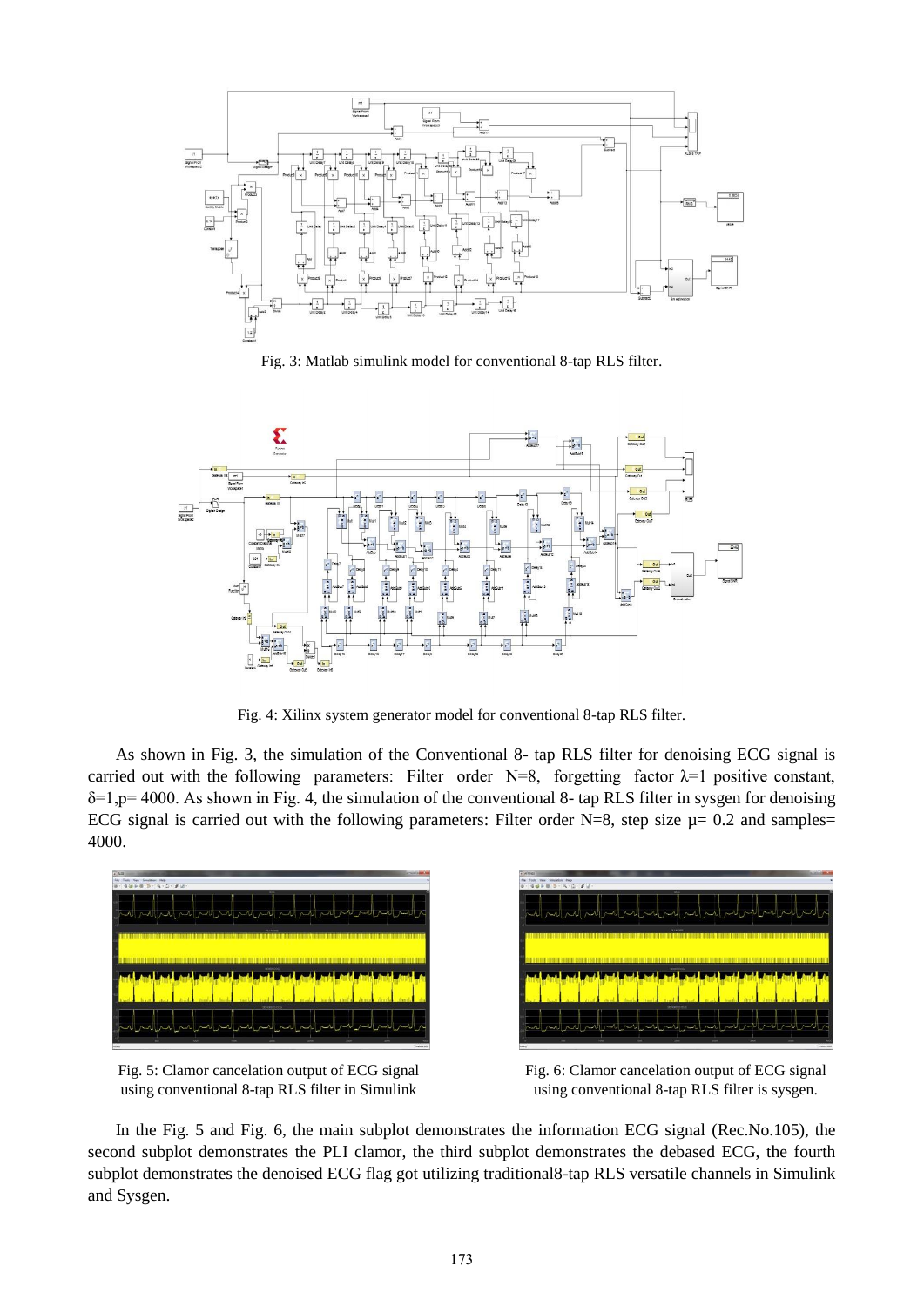### **4.2. Speech Signal Denoising**

The designs are also tested for speech signal. Speech signal with the Gaussian noise is considered. The sampling frequency of the speech signal is 12000 Hertz. Gaussian noise of 0.1variance and zero mean is associated with speech signal. The original speech is corrupted with the Gaussian noise of specified specification. The output defines the clean speech signal with Gaussian noise effect with less percentage.



Fig. 7: Clamor cancelation output of Speech signal using conventional 8-tap RLS filter in Simulink.



Fig. 8: .Clamor cancelation output of Speech signal using conventional 8-tap RLS filter in Sysgen.

The noisy speech is denoised by RLS adaptive filter perfectly and clear speech signal is obtained. The simulation for recovering the speech signal is carried out with the following parameters: N=8, $\lambda$ =1,  $\delta$ -1=1 and iterations= 32657 and Filter order N=8,  $\mu$ = 0.2 and iterations= 32657 for proposed RLS filter. In the above Fig. 7 and Fig. 8, the first subplot demonstrates the information clean discourse flag, the second subplot demonstrates the Gaussian clamor, the third subplot demonstrates the defiled discourse flag, the fourth subplot demonstrates the recuperated discourse flag yield got utilizing traditional 8-tap RLS channel.

# **5. Adaptive Filters Design with Gate Level Modification**

# **5.1. ECG Signal Denoising**

The proposed designs 8-tap RLS filter structures with Gate level modification are designed in Matlab Simulink.



Fig. 9: Matlab simulink 8-tap RLS filter with gate level modification.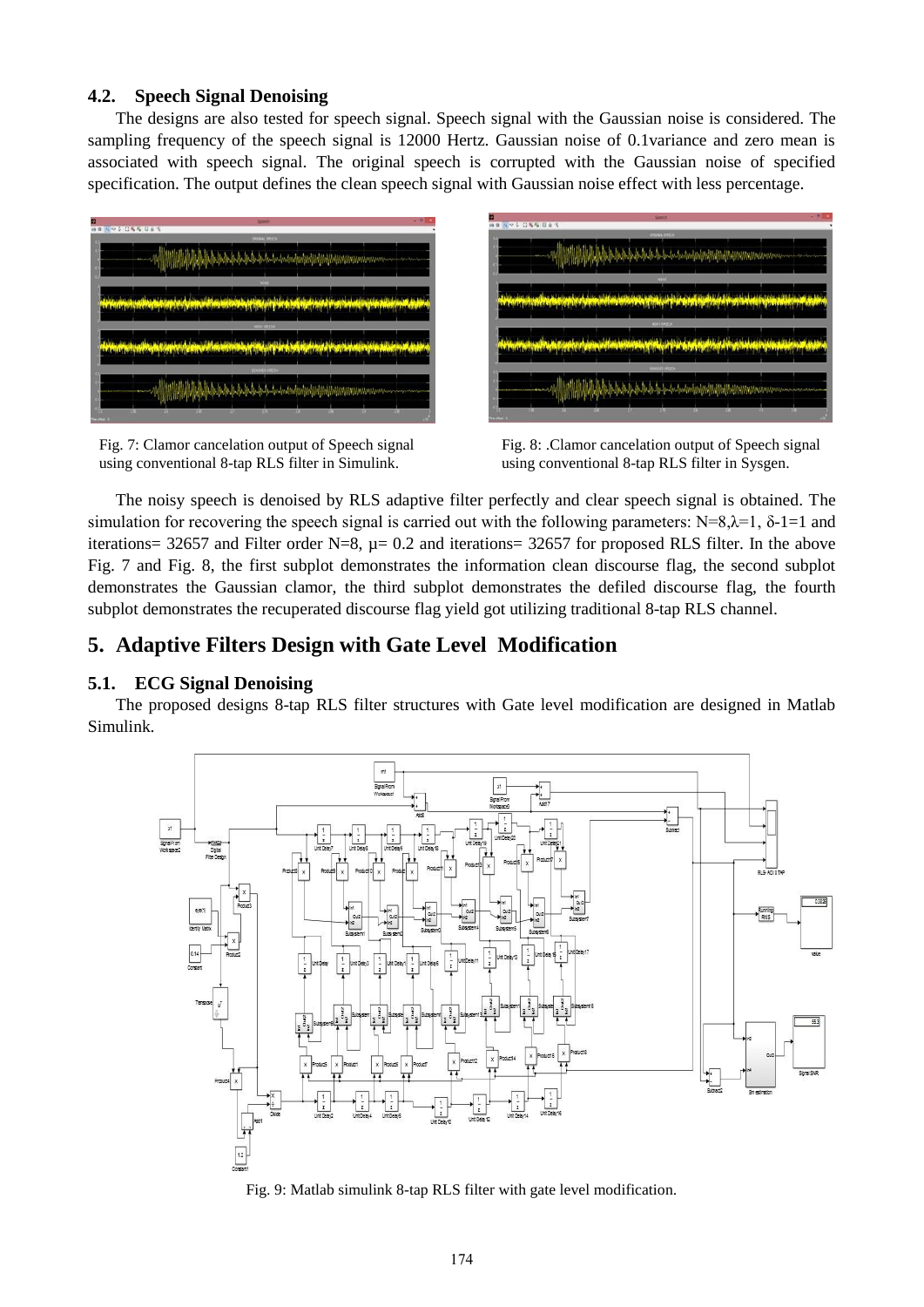

Fig. 10: Xilinx system generator model for 8-tap RLS filter with gate level modification.

Figure 9 and 10 shows the RLS structure with gate level modification in Simulink and Sysgen.



Fig. 11: Clamor cancelation output of ECG signal using modified 8-tap RLS filter in Simulink.

| <b>Barbara</b> and the local<br>œ |  |
|-----------------------------------|--|
|                                   |  |
|                                   |  |
|                                   |  |
|                                   |  |
|                                   |  |
|                                   |  |

Fig. 12: Clamor Cancelation output of ECG signal using modified 8-tap RLS filter in Sysgen.

In the Fig. 11 and Fig. 12, the first subplot shows the input ECG signal (Rec.No.105), the fourth subplot shows the denoised ECG signal obtained using conventional and proposed RLS filter in Simulink and Sysgen.

#### **5.2. Speech Signal Denoising**

The designs are also tested for speech signal. Speech signal with the Gaussian noise is considered.



Fig. 13: Clamor cancelation output of Speech signal using modified 8-tap RLS filter in Simulink

| Ξ                                 |                 |   | <b>Speech</b>         |                                                |                                   | $-10$ |
|-----------------------------------|-----------------|---|-----------------------|------------------------------------------------|-----------------------------------|-------|
| <b>No.1 088 084</b><br>$\ddot{m}$ |                 |   |                       |                                                |                                   | ٠     |
|                                   |                 |   | <b>SPISHAL SPEEDS</b> |                                                |                                   |       |
|                                   | <b>ALCOHOL:</b> |   |                       |                                                |                                   |       |
|                                   |                 |   |                       |                                                | <b>THE THE THEFT IS NOT THE T</b> |       |
|                                   |                 |   |                       |                                                |                                   |       |
|                                   |                 |   | <b>HORA</b>           |                                                |                                   |       |
|                                   |                 |   |                       |                                                |                                   |       |
| <b>SACRAGE MARINER</b>            |                 |   |                       |                                                |                                   |       |
|                                   |                 |   |                       |                                                |                                   |       |
|                                   |                 |   | NORV SPEEDA           |                                                |                                   |       |
|                                   |                 |   |                       |                                                |                                   |       |
| <b>WAN 450</b>                    |                 |   |                       |                                                |                                   |       |
|                                   |                 |   |                       |                                                |                                   |       |
|                                   |                 |   | <b>TENNICI IPECOA</b> |                                                |                                   |       |
|                                   |                 |   |                       |                                                |                                   |       |
|                                   |                 |   |                       | <b>The and put put put in a start of the a</b> |                                   |       |
|                                   |                 |   |                       |                                                |                                   |       |
|                                   |                 | m |                       |                                                |                                   |       |

Fig. 14: Clamor cancelation output of speech signal using modified 8-tap RLS filter in Sysgen

Figure 13 and figure 14 represents the output of denoised speech signal with gate level modification in Simulink and Sysgen.

# **6. Performance Metrics for ECG and Speech Signal**

The Performance metrics of the designed architecture is computed by estimating Signal to Noise ratio (SNR). SNR is evaluated using the formula.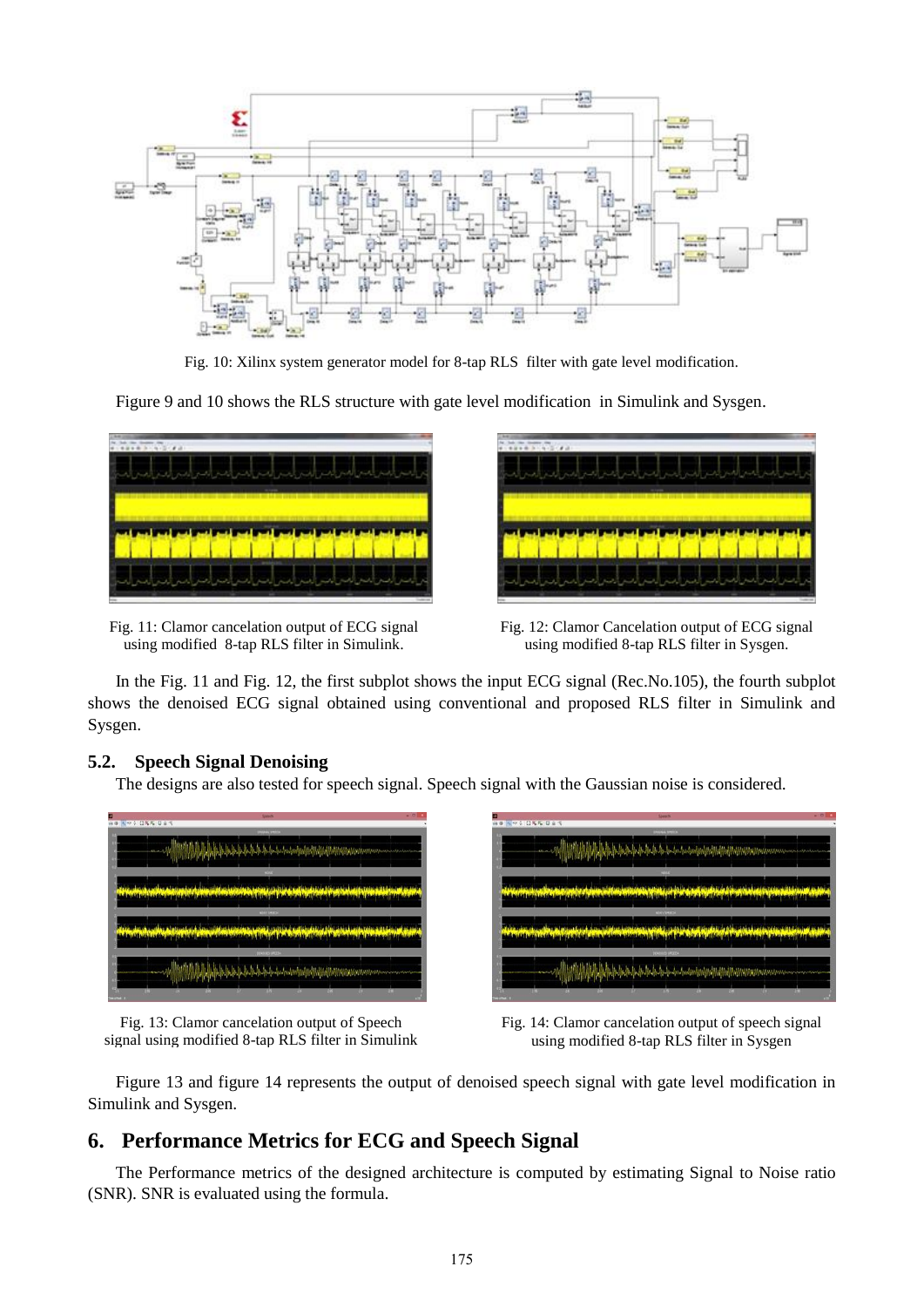$$
SNR = 10 \log_{10}(\frac{\sum_{k=0}^{M-1} (S_k)^2}{\sum_{k=0}^{M-1} (S_k - O_k)^2})
$$

| <b>INPUT ECG</b><br><b>SIGNAL</b> | <b>RLS</b> | MODIFIED RLS USING GATE<br><b>LEVEL MODIFICATION</b> |
|-----------------------------------|------------|------------------------------------------------------|
| $100 \ldots$                      | 53.62      | 54.3                                                 |
| $101$ .dat                        | 54         | 54.8                                                 |
| $105$ .dat                        | 54.43      | 55.3                                                 |
| $108$ .dat                        | 53.01      | 53.8                                                 |
| $200$ .dat                        | 57.43      | 58.2                                                 |
| $203$ .dat                        | 59.31      | 60.2                                                 |
| $208$ .dat                        | 60.34      | 61.18                                                |
| $228$ .dat                        | 51.24      | 51.98                                                |
| Average                           | 55.42      | 56.24                                                |

Table 1: SNR estimation of 8-Tap RLS filter

Table 1 shows the estimated SNR value of 8-Tap RLS filter. Different Tap Lengths are used for the design and the performance is observed. The results obtained reveals that proposed RLS Adaptive filter structure with gate level modification in both FIR part and Weight Updation (WU) part shows an SNR improvement of 5.37%, 1.47% and 0.38% for 4-tap,8-tap and 16-tap RLS Adaptive filter structure respectively.

# **7. Implementation Results**

Xilinx Virtex 5 FPGA is used for the implementation purpose. Hardware co-simulation is done after successful simulation. The bit stream file is automatically created in the co-simulation step and is associated with the JTAG Co- simulation block. The different parameters such as LUT, Number of Slices, Number of shift registers, Minimum period, Minimum input Arrival time before clock, Maximum output arrival required time after clock Combinational path delay is compared between Conventional and proposed architecture. The parameters such as LUT, Slice registers defines the architectural level of the adaptive filters confined the three basic VLSI parameters and the parameters defining the speed of the architecture is included to describe the clock speed and delay.

|                                                   | $4-TAP$    |                                                     |                                             | $8-TAP$    |                                                     |                                             | $16-TAP$   |                                                     |                                                        |
|---------------------------------------------------|------------|-----------------------------------------------------|---------------------------------------------|------------|-----------------------------------------------------|---------------------------------------------|------------|-----------------------------------------------------|--------------------------------------------------------|
| Filter Length/<br>Parameter                       | <b>RLS</b> | <b>MODIFIED</b><br><b>RLS IN</b><br><b>FIR PART</b> | <b>MODIFIED</b><br><b>RLS IN</b><br>FIR &WU | <b>RLS</b> | <b>MODIFIED</b><br><b>RLS IN</b><br><b>FIR PART</b> | <b>MODIFIED</b><br><b>RLS IN</b><br>FIR &WU | <b>RLS</b> | <b>MODIFIED</b><br><b>RLS IN</b><br><b>FIR PART</b> | <b>MODIFIED</b><br><b>RLS IN</b><br><b>FIR &amp;WU</b> |
| No. of Slice<br><b>LUTs</b>                       | 642        | 592                                                 | 528                                         | 1085       | 955                                                 | 812                                         | 1947       | 1715                                                | 1367                                                   |
| No. of Slice<br>registers                         | 101        | 92                                                  | 80                                          | 189        | 184                                                 | 144                                         | 573        | 544                                                 | 480                                                    |
| Min. period<br>(ns)                               | 26.16      | 21.734                                              | 19.944                                      | 33.97      | 21.89                                               | 20.1                                        | 48.73      | 22.273                                              | 20.505                                                 |
| Min. input<br>Arrival time<br>before<br>clock(ns) | 27.02      | 22.287                                              | 20.497                                      | 34.84      | 22.414                                              | 20.758                                      | 49.52      | 22.46                                               | 20.721                                                 |
| Max. output<br>required time<br>after clock(ns)   | 0.907      | 16.486                                              | 16.486                                      | 28.72      | 16.642                                              | 16.642                                      | 43.48      | 17.025                                              | 17.047                                                 |
| Max.<br>Combinational<br>path delay(ns)           | 33.35      | 33.35                                               | 33.35                                       | 33.35      | 33.35                                               | 33.216                                      | 44.27      | 32.467                                              | 32.071                                                 |

Table 2: Device utilization and timing summary for the conventional RLS and proposed RLS